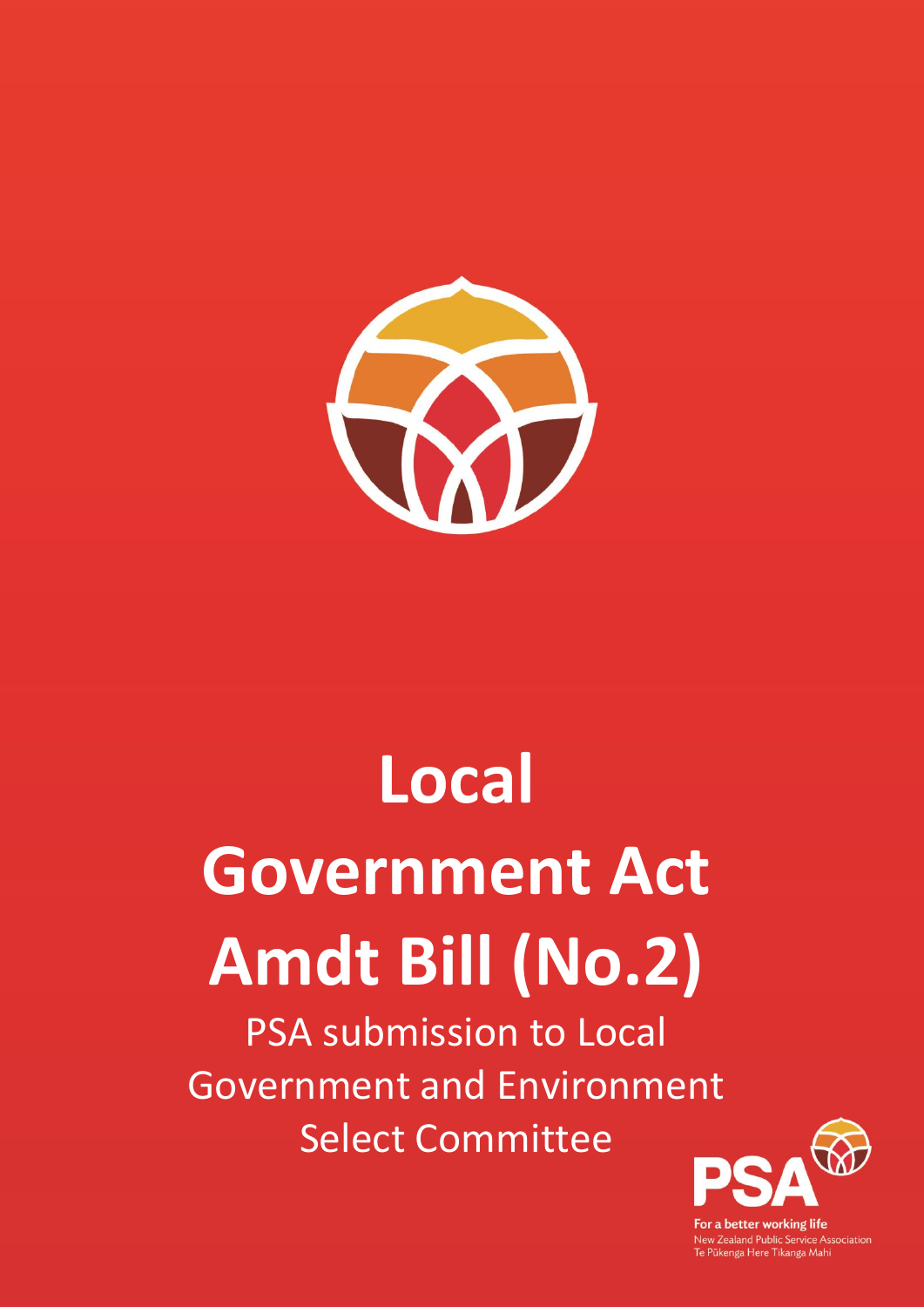

# **PSA Submission to the Local Government and Environment Select Committee**

22 July 2016

# About the PSA and about this submission

The New Zealand Public Service Association: Te Pūkenga Here Tikanga Mahi (the PSA) is the largest trade union in New Zealand, and the principal union in local government. We represent over 62,000 members who work in the public service, state sector, district health boards, community public services and local government. All our members have an interest, as ratepayers and residents of their communities, in local government and how it is organised and focussed to meet their community's needs and expectations.

Additionally, the 7500 PSA members who work in local government have a strong stakeholder interest as the people who deliver local government services. PSA members include: librarians, library assistants, call centre workers, administrators, recreation services workers, planners, engineers, policy analysts, parking wardens, dog control officers, parks workers, managers, team leaders, community workers, gallery and museum workers, building inspectors, civil defence and emergency workers – the full range of occupations in local government. They know how local government works, how it is responsive to its communities, and how it can be more effective at what it does.

This submission is based on PSA policy which has been developed through our representative structures, and on feedback from our members and delegates in local government.

#### General comment

We request that there is a halt to further legislative changes until the strong concerns raised by Local Government throughout the reform process on the cost-implications, quality and workability of legislative changes have been investigated and the proper relationship between local and central government identified.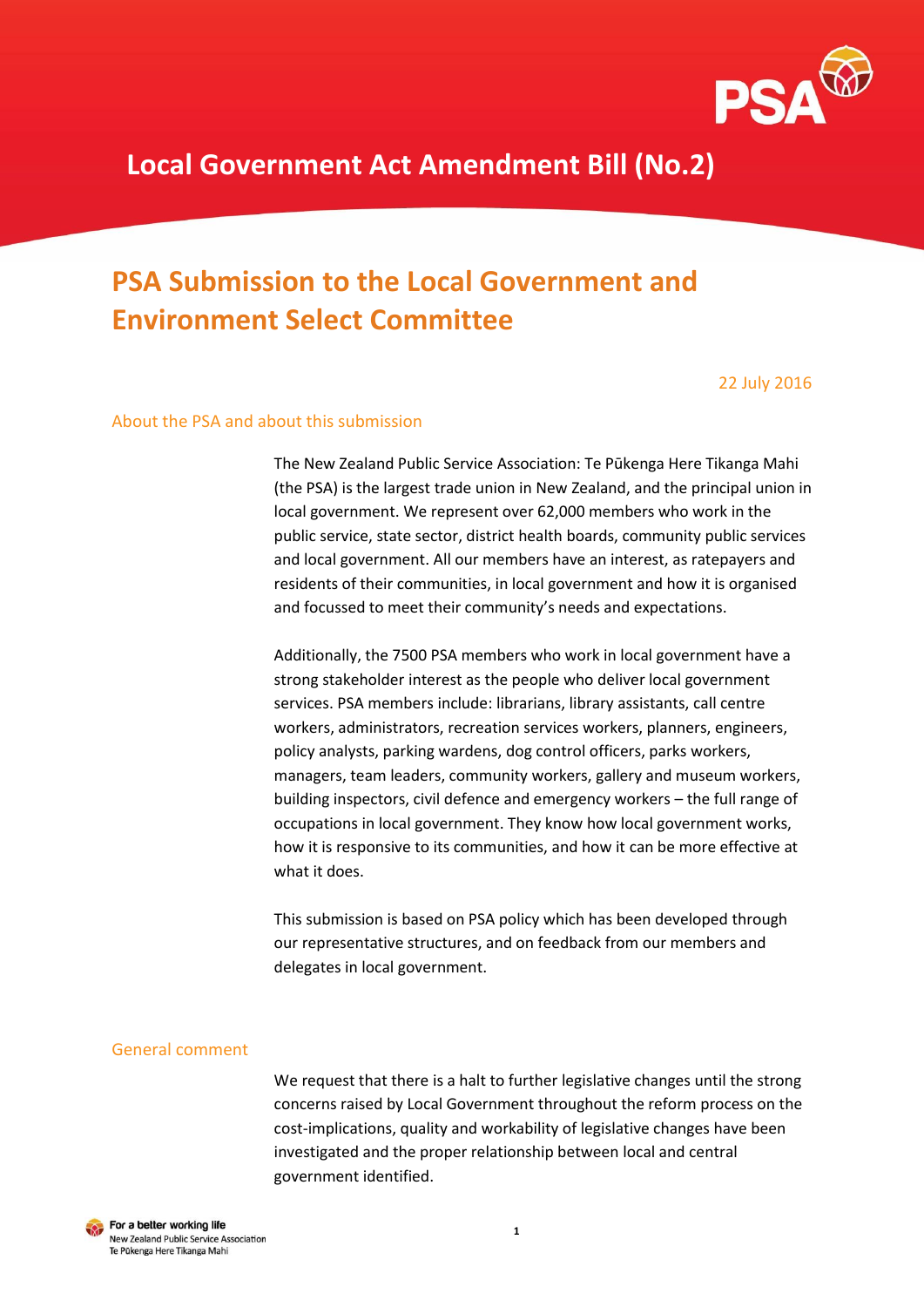The Bill builds upon previous amendments to the LGA 2002 which have undermined and diminished the constitutionally separate role of local government. While there are some positive aspects to some of the changes proposed, in general evidence for the need for changes is lacking, with insufficient attention given to the costs imposed upon local government and how the provisions are to be implemented. This is not acceptable to proceed with these changes when, as the Regulatory Impact Statement notes, the costs to councils and communities are unknown.

It is recommended that several provisions be amended to safeguard genuine community participation, allow a legitimate source of funding for a range of community infrastructure to ensure that the social and cultural needs of future communities are met, and retain the right of right of local government to choose how it can best satisfy the purpose of local government under the LGA 2002. Our wide experience of mergers and amalgamations in the public sector in the pursuit of economics of scale, is that that they are not an instant fix and all too often they over-promise and under-deliver.

# Comment on specific provisions

# **Giving the Minister the power to remove a member from the Commission at any time and for any reason**

The Bill proposes giving the Ministers the same ability to remove members from the Commission that they have to remove members from the boards of autonomous Crown entities (Clause 36 and Schedule 3). This PSA does not support this proposal and recommends that it be deleted from the Bill.

This proposal, when combined with the proposal (discussed below) to allow the Commission to initiate its own investigations in relation to amalgamations, extends the influence of central government too far into the sphere of decision making that should rest with local authorities and communities.

# **Allowing the Local Government Commission to initiate its own investigations in relation to amalgamations**

The PSA does not support a number of the amendments to the Act in Clause 35 and Schedule 2 that compound the effects of the 2012 amendments and further distance decisions about amalgamation from local citizens. In our view, any proposal to amalgamate needs to be subject to local democracy so that it can be seriously questioned and tested.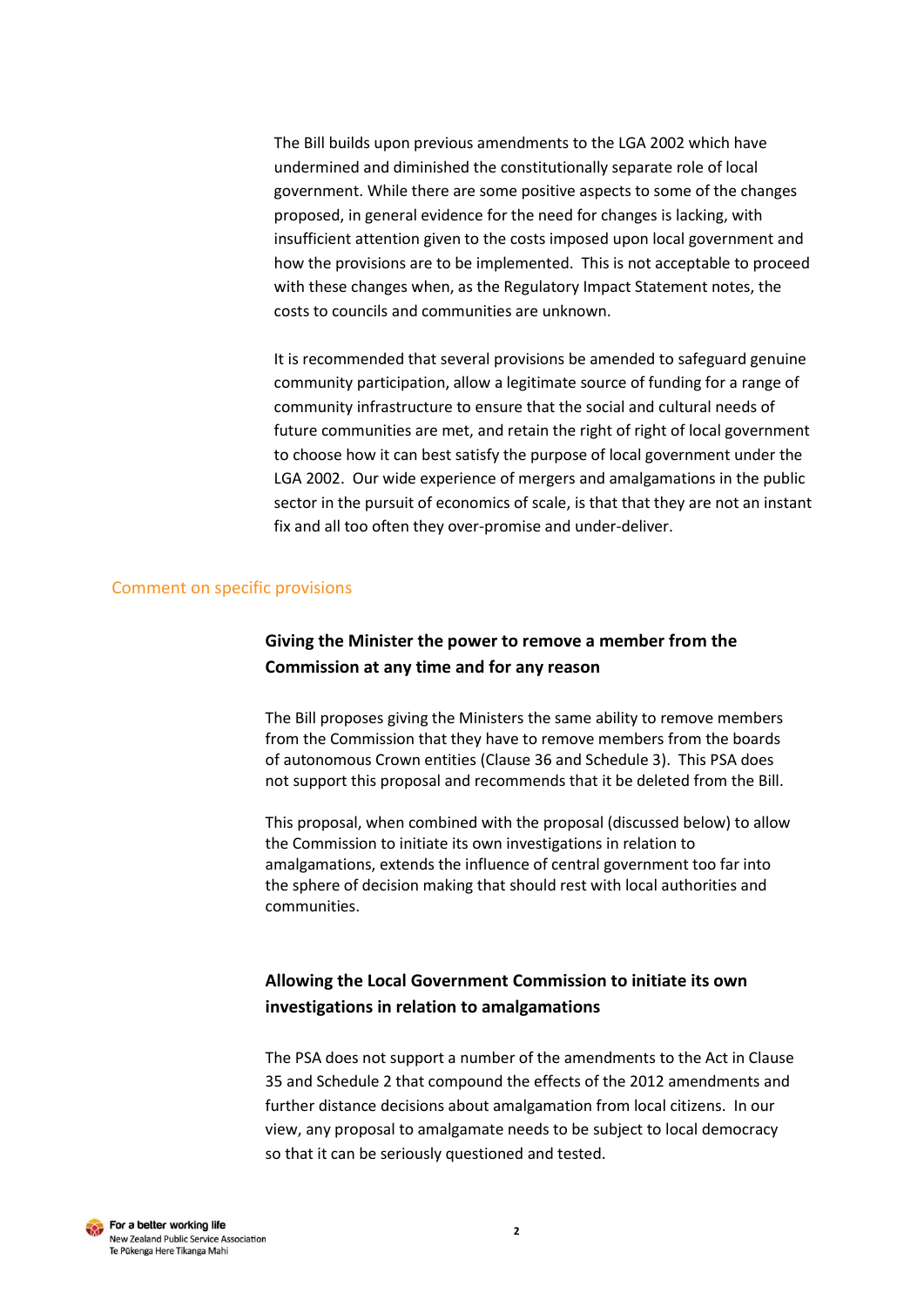Giving the Commission, which is appointed by central government, the ability to undertake a reorganisation investigation of its own motion (new subparts 1 and 2 of Part 1 of Schedule 3) risks predetermining that any such reorganisation will proceed.

Further, in an already highly centralised system, the decision as to whether a democratically elected council subjects itself to this level of scrutiny from ministerial appointees should remain with those councils and their communities.

There are other aspects of the changes proposed in this clause that the PSA supports, providing the PSA as local government union is involved and the factors below are taken into account. For example we support local authorities initiating their own amalgamation discussions, as is happening in the Wairarapa.

The Commission should be able to set its own processes and be flexible in its investigations. This should enable it to respond better to the needs of local communities. It is currently working better alongside councils in the Wairarapa and Wellington and not trying to impose solutions.

The PSA proposes that in assessing the evidence for any given amalgamation proposal, the following factors should be taken into account:

- Any gains in economies of scale and strategic capacity are not at the expense of local democracy
- It is supported by a majority of local residents in each of the affected authorities
- All practicable options other than amalgamation are given full consideration before amalgamation is proposed
- Services to communities and to particular localities are enhanced and access is maximised, not reduced
- Maori representation in the democratic structures of the new council
- There are realistic expectations about what efficiencies, savings and economies of scale might be achieved by amalgamation
- The impact on Council jobs and what jobs would be lost and where. Some communities within a region may be more hard-hit by job cuts than others and therefore the wider economic impacts should be considered
- There will be better jobs for council staff, enabling them to provide better services
- Pay and conditions are maintained or enhanced.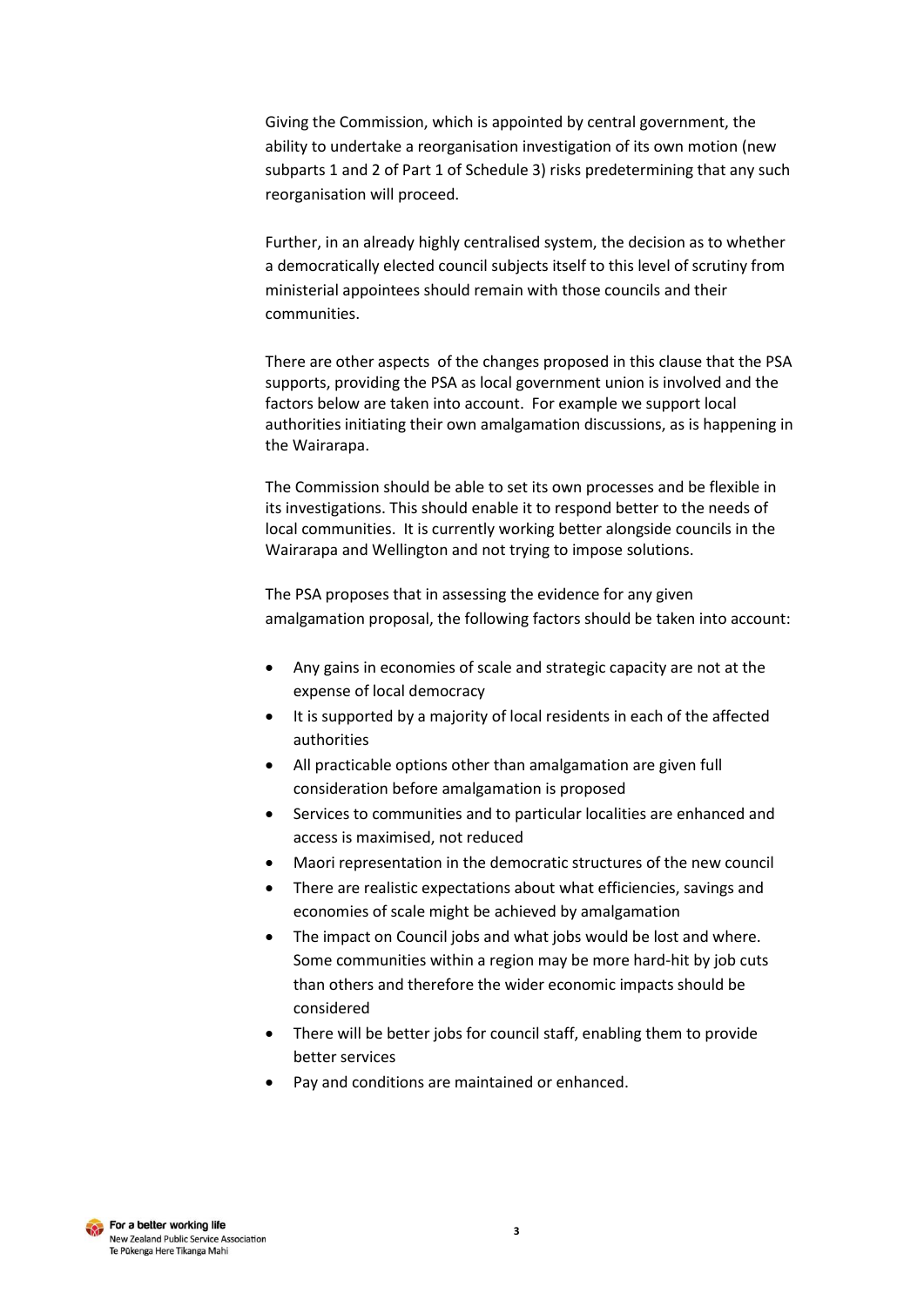**Provision for amalgamations to include the establishment of multiply owned CCOs, joint governance arrangements, transfers of powers, boundary changes, and amalgamations**

## *Use of CCOs*

The PSA is concerned about the reliance in the Bill on council controlled organisations as the main vehicle for the provision of regional services like water and transport. Our clear preference is that services should be retained in-house rather than out-sourced or removed to a CCO. This comes from a concern about whether the quasi-commercial structure and armslength governance arrangements are appropriate for public good services, whether they undermine democratic accountability and whether CCOs (likely several state-owned enterprises in the past) are a temporary staging post on the way to full privatisation. Those concerns remain.

The ethos of public service is a key driver for public sector employees, and for many, it is why they choose to work in the public sector – they want to 'make a difference'. Research has indicated that, in general, public sector employees are less motivated by extrinsic rewards than private sector employees<sup>1</sup> and in 2005 the State Services Commission's Career Progression and Development Survey found that a 'feeling of accomplishment' was the most important job factor for 90% of the public servants surveyed. We believe these findings are as relevant for local government workers as they are for state sector workers. Preserving this public service ethos in a CCO environment presents a considerable challenge to management.

The commercial orientation of CCOs, which is supported not only by their structure but also by the appointment of business sector representatives to their boards, can be in conflict with the public good objectives of the Council. For example, if a CCO is primarily concerned about the returns on a particular activity, it may overlook the wider contribution to the community e.g. the cost of stadium hire being out of the reach of community organisations.

A key issue for PSA members is whether CCOs can be fully accountable to the parent Council and to citizens and residents. Accountability to the community is partly what makes public services different from the private sector. Local government managers and employees have two key accountabilities: they have to look upwards to Council (and sometimes the courts) and outwards to the public (and sometimes the media)<sup>2</sup>. Public sector workers are accountable to specific ethical and professional

 $\overline{a}$ 

 $1$  Buelens, M., & Van den Broeck, H. (2007). An analysis of differences in work motivation between public and private sector organizations. *Public Administration Review*, 65-74.

<sup>2</sup> *Public Value, What it is and Why it Matters*, P3 conference (2008), Department of Labour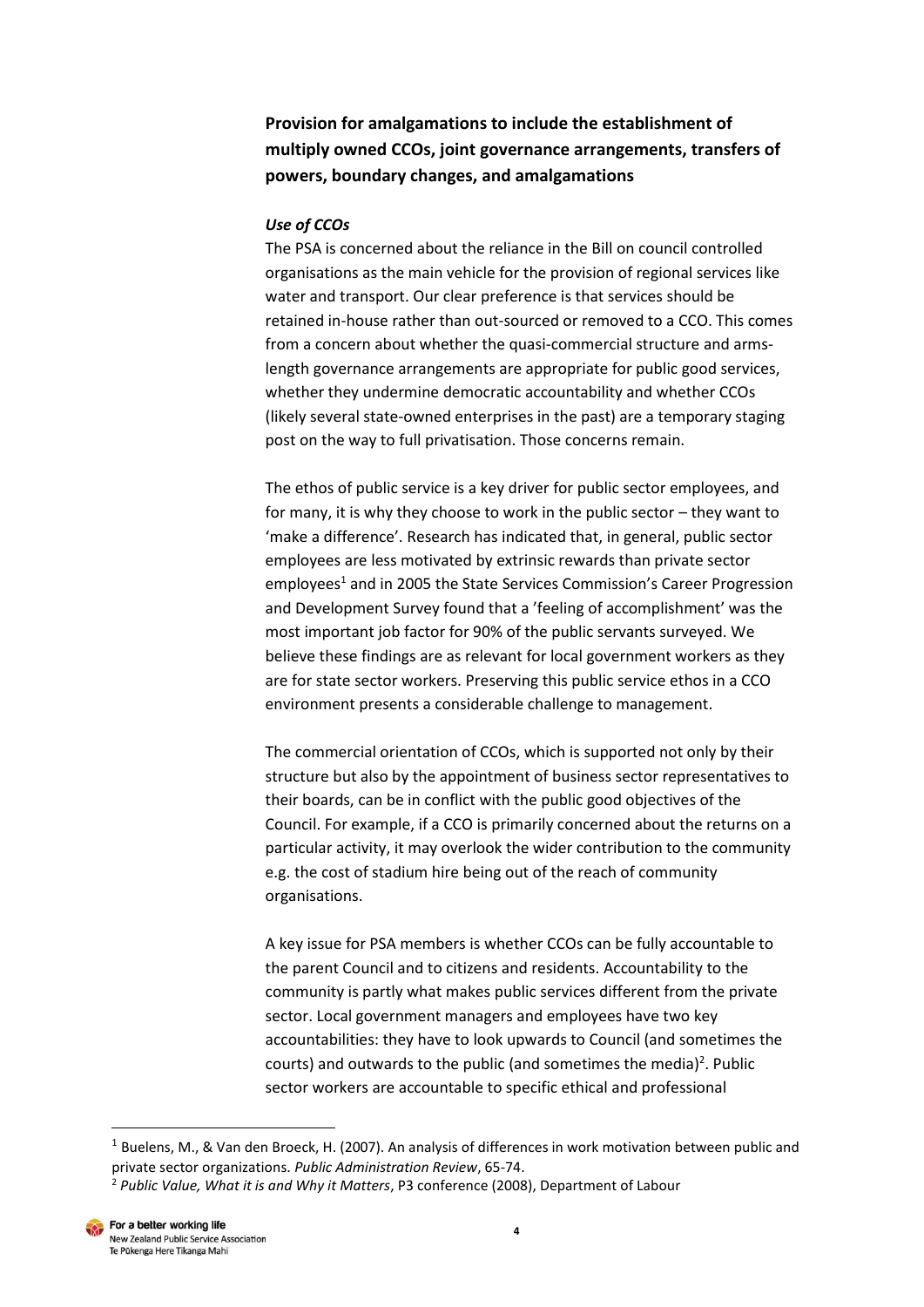standards and subject to high levels of scrutiny.

It is a major concern for PSA members is that a CCO Board can put up user charges or take other actions without reference back to residents.

One perceived advantage of CCOs is that they can combine the efficiency of the private sector within the framework of the public sector. However, there is both empirical evidence and theory to suggest that the assumption that the private sector is more efficient and cheaper than the public sector is wrong. For example, a 2007 study by the Danish local government union FOA indicated that municipalities could make huge savings by putting an end to outsourcing. FOA's calculations show that every time a municipality increases the extent of private actors by 5 percent, it costs each citizen of that municipality 136 kroner, or 18 euros. Multiply that amount by the number of citizens nationwide, and the figure reaches 3-4 billion kroner  $(400-500$  million euros).<sup>3</sup>

A 2009 UK report also identified a trend of 'in-sourcing' in local government, whereby services previously contracted out to private providers were being returned to direct Council provision<sup>4</sup>. Reasons for insourcing included poor contractor performance, citizen dissatisfaction, and a view that direct delivery provided a way to respond positively to joined-up neighbourhood services, or to tackle big issues such as climate change. In New Zealand over recent years we have seen examples of local authorities bringing CCOs back in-house in both Queenstown Lakes District and Wellington.

In both the state sector and in local government there is concern that the plethora of arm's length agencies is contributing to silos that inhibit wholeof-government or whole-of-council co-operation and collaboration. Agencies, once separated out, tend to emphasise their own identity and run the risk of duplicating functions. It becomes harder to manage a systemic response to problems.

#### *Ability to transfer to regional councils*

The PSA supports the enabling of the Local Government Commission to propose major transfers of water, transport and RMA functions to regional councils. We support this in preference to the use of CCOs as regional councils will provide direct democratic oversight of these important functions. For the same reason we also support any proposed transfer of these functions going to a poll of residents as is proposed in the Bill.

**.** 

<sup>&</sup>lt;sup>3</sup> From Public Services International (PSI) World News (April 2009). www.world-psi.org

<sup>4</sup> UK Association for Public Sector Excellence (2009), *In-sourcing; a guide for local authorities bringing services back in-house.* APSE.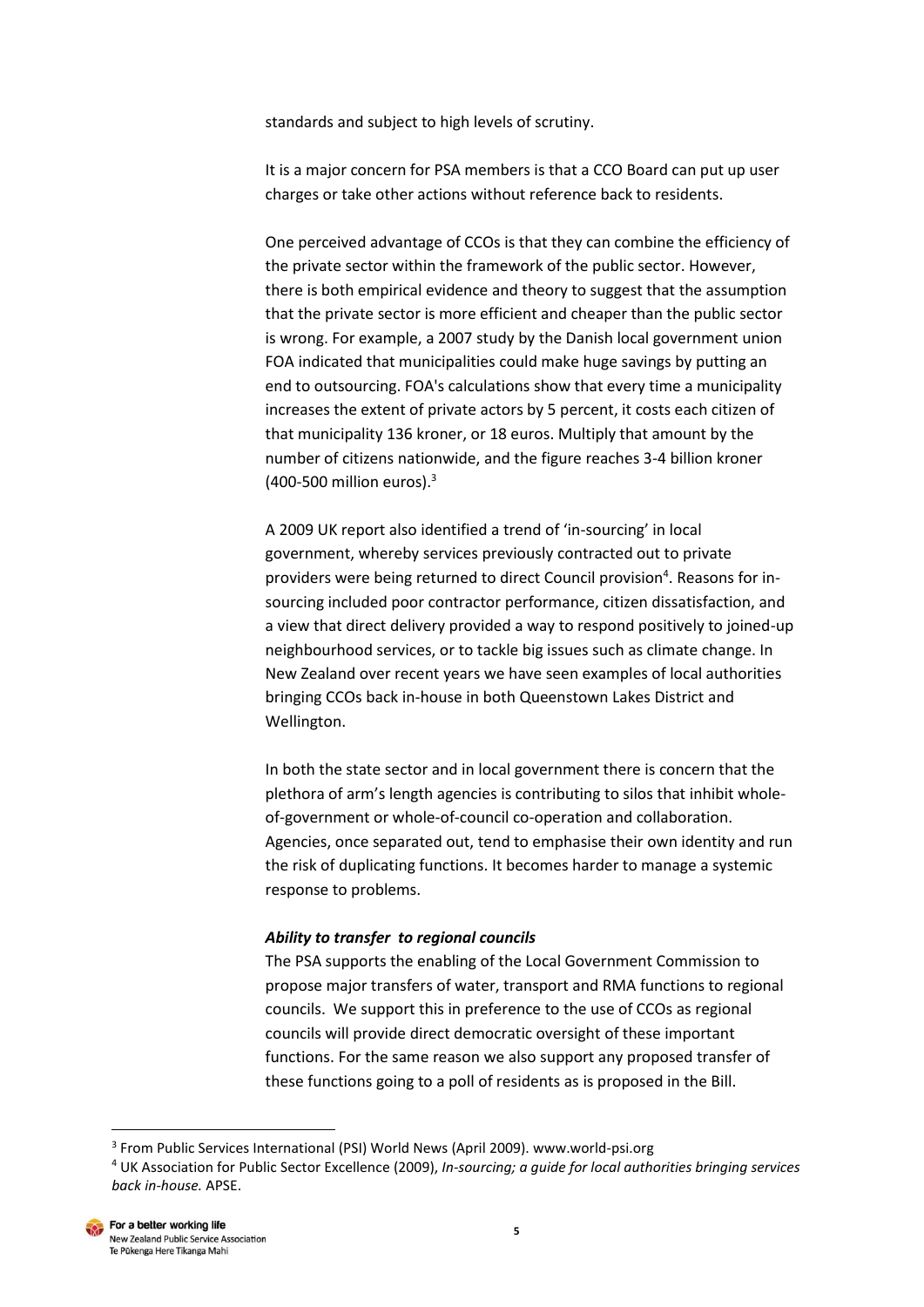# *Shared services*

This provision further enables the creation of shared services by Councils. The PSA does not oppose the creation of shared services as a matter of principle. There are examples where sharing and combining service areas have been done well. The amalgamation of Auckland Libraries, has unified and enhanced services and largely maintained the quality of work for those working in the libraries.

The PSA does have a wide and deep experience of shared services models in the other sectors within our coverage – notably in District Health Boards and the Public Service. It would be fair to say that, while there can be some service benefits, there is little evidence that shared services models produce the cost savings often given as a rationale for their creation. Close attention needs to be paid to ensure there are:

- Workable governance arrangements that maintain a connection with local service needs; and
- Effective planning around implementation including ongoing evaluation to see whether the systems are working and not impacting negatively on service delivery.

Any proposal for shared services must pay attention to job design and ensure it creates good quality work, rather than work intensification. We asked PSA members for their views about shared services. Their feedback included:

"I think there is definitely a danger that some people's work experience and conditions will be adversely affected. It would be lovely to think that shared services would allow for more realistic workloads for staff, but the temptation to make do with fewer staff than are necessary for the smooth operation of a shared service will be great, I fear. It is also likely in regions like ours that people's lifestyles may be affected by having to move domicile to retain jobs in a shared service."

"Shared services have the potential to reduce the sense of belonging and will fragment teams and morale."

"Depends on how it is all managed, but having that freedom of information and ability to work together across regions is vital for a council that wishes the entire region to be labelled a 'super city'. I know it isn't the same thing as water services or transport, but Auckland Libraries has done a fantastic job of unifying Auckland with the services it offers and has benefited from being amalgamated across the region."

"From a ratepayers' perspective, I believe shared services is a positive move as long as it is carefully managed and planned. This shouldn't be about